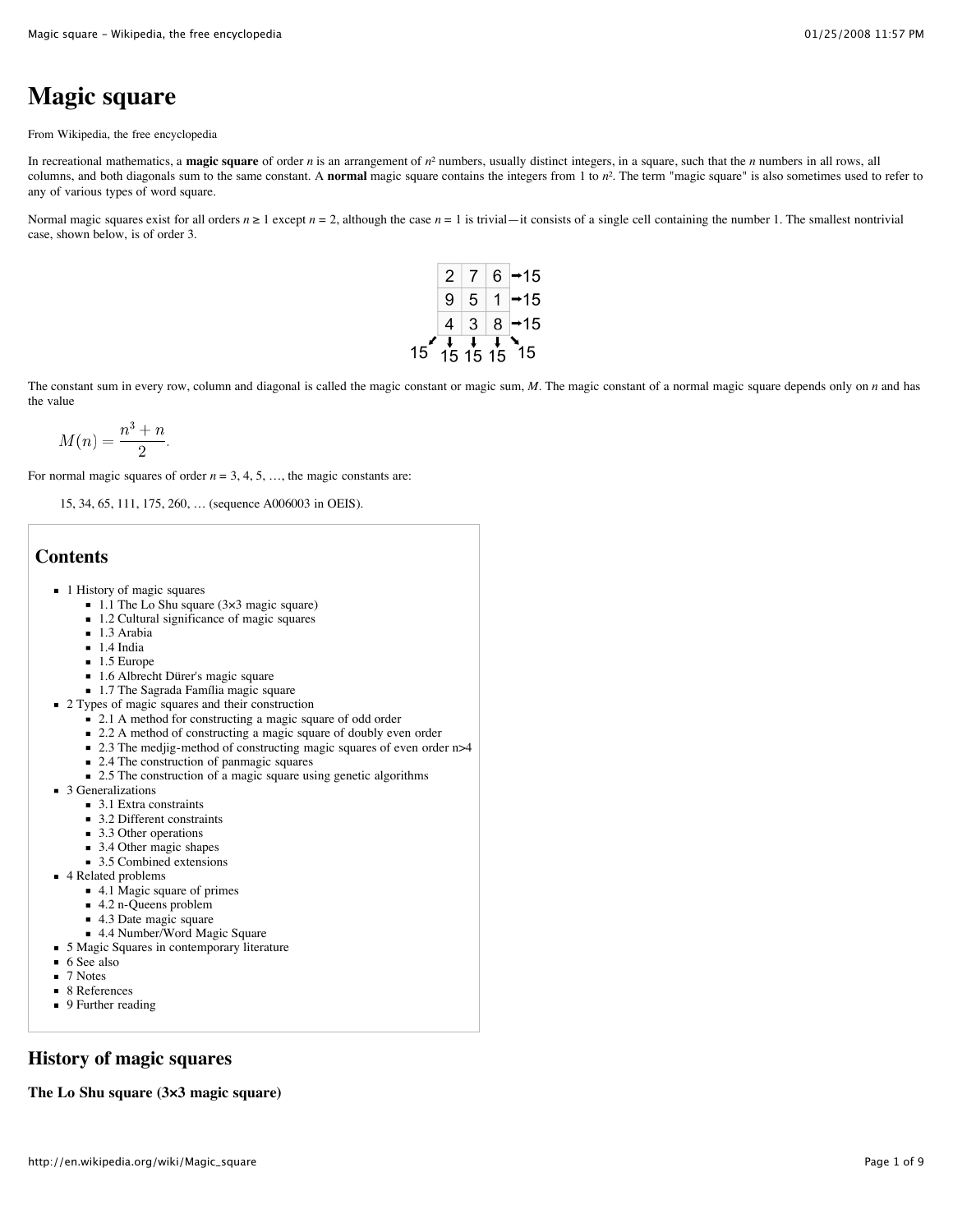Chinese literature dating from as early as 650 BC tells the legend of Lo Shu or "scroll of the river Lo".<sup>[1]</sup> In ancient China, there was a huge flood. The people tried to offer some sacrifice to the river god of one of the flooding rivers, the Lo river, to calm his anger. Then, there emerged from the water a turtle with a curious figure/pattern on its shell; there were circular dots of numbers that were arranged in a three by three nine-grid pattern such that the sum of the numbers in each row, column and diagonal was the same: 15. This number is also equal to the number of days in each of the 24 cycles of the Chinese solar year. This pattern, in a certain way, was used by the people in controlling the river.

| 4 | 9 | 2 |
|---|---|---|
| 3 | 5 | 7 |
| 8 |   | 6 |

The Lo Shu Square, as the magic square on the turtle shell is called, is the unique normal magic square of order three in which 1 is at the bottom and 2 is in the upper right corner. Every normal magic square of order three is obtained from the Lo Shu by rotation or reflection.

The Square of Lo Shu is also referred to as the Magic Square of Saturn or Cronos. Its numerical value is obtained from the workings of the I Ching when the Trigrams are placed in an order given in the first river map, the Ho Tu or Yellow River. The Ho Tu produces 4 squares of Hexagrams 8 x 8 in its outer values of 1 to 6, 2 to 7, 3 to 8, and 4 to 9, and these outer squares can then be symmetrically added together to give an inner central square of 5 to 10. The central values of the Ho Tu are those of the Lo Shu (so they work together), since in the total value of 15 x 2 (light and dark) is found the number of years in the cycle of equinoctial precession (12,960 x  $2 = 25,920$ ). The Ho Tu produces a total of 40 light and 40 dark numbers called the days and nights (the alternations of light and dark), and a total of 8 x 8 x 8 Hexagrams whose opposite symmetrical addition equals 8640, therefore each value of a square is called a season as it equals 2160. 8640 is the number of hours in a 360-day year, and 2160 years equals an aeon (12 aeons =  $25,920$  yrs).

To validate the values contained in the 2 river maps (Ho Tu and Lo Shu) the I Ching provides numbers of Heaven and Earth that are the 'Original Trigrams' (father and mother) from 1 to 10. Heaven or a Trigram with all unbroken lines (light lines - yang) have odd numbers 1,3,5,7,9, and Earth a Trigram with all broken lines have even numbers 2,4,6,8,10. If each of the Trigram's lines is given a value by multiplying the numbers of Heaven and Earth, then the value of each line in Heaven 1 would be  $1 + 2 +$  $3 = 6$ , and its partner in the Ho Tu of Earth 6 would be  $6 + 12 + 18 = 36$ , these 2 'Original Trigrams' thereby produce 6 more Trigrams (or children in all their combinations) -- and when the sequences of Trigrams are placed at right angles to each other they produce an 8 x 8 square of Hexagrams (or cubes) that each have 6 lines of values. From this simple point the complex structure of the maths evolves as a hexadecimal progression, and it is the hexagon that is the link to the turtle or tortoise shell. In Chinese texts of the I Ching the moon is symbolic of water (darkness) whose transformations or changes create the light or fire - the dark value 6 creates the light when its number is increased by 1. This same principle can be found in ancient calendars such as the Egyptian, as the 360 day year of 8640 hrs was divided by 72 to produce the 5 extra days or 120 hours on which the gods were born. It takes 72 years for the heavens to move 1 degree through its Precession.

### **Cultural significance of magic squares**

Magic squares have fascinated humanity throughout the ages, and have been around for over 4,000 years. They are found in a number of cultures, including Egypt and India, engraved on stone or metal and worn as talismans, the belief being that magic squares had astrological and divinatory qualities, their usage ensuring longevity and prevention of diseases.

The Kubera-Kolam is a floor painting used in India which is in the form of a magic square of order three. It is essentially the same as the Lo Shu Square, but with 19 added to each number, giving a magic constant of 72.

| 23 | 28 | 21 |
|----|----|----|
| 22 | 24 | 26 |
| 27 | 20 | 25 |

### **Arabia**

Magic squares were known to Arabian mathematicians, possibly as early as the 7th century, when the Arabs got into contact with Indian or South Asian culture, and learned Indian mathematics and astronomy, including other aspects of combinatorial mathematics. It has also been suggested that the idea came via China. The first magic squares of order 5 and 6 appear in an encyclopedia from Baghdad *circa* 983 AD, the Rasa'il Ihkwan al-Safa (the Encyclopedia of the Brethern of Purity); simpler magic squares were known to several earlier Arab mathematicians.<sup>[1]</sup>

The Arab mathematician Ahmad al-Buni, who worked on magic squares around 1200 A.D., attributed mystical properties to them, although no details of these supposed properties are known. There are also references to the use of magic squares in astrological calculations, a practice that seems to have originated with the Arabs.<sup>[1]</sup>

### **India**

A well known early magic square in India is found in Khajuraho in the Parshvanath Jain temple. It dates from 10th century  $[2]$ .

|                | 12 |    | 14 |
|----------------|----|----|----|
| $\overline{c}$ | 13 | 8  | 11 |
| 16             | 3  | 10 | 5  |
| 9              | 6  | 15 | 4  |

This is referred to as the Chautisa Yantra, since each sub-square sums to 34.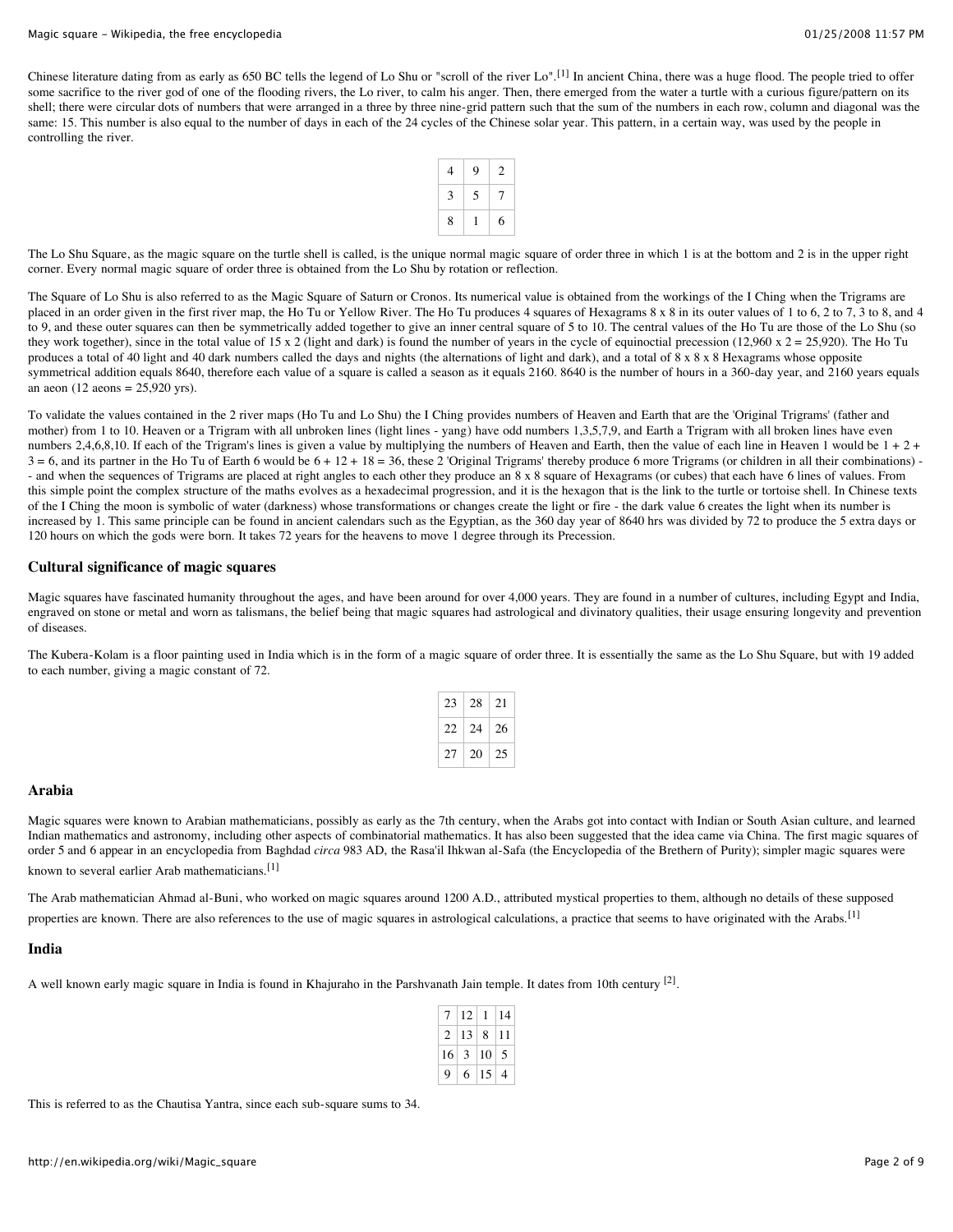### **Europe**

In 1300, building on the work of the Arab Al-Buni, Greek Byzantine scholar Manuel Moschopoulos wrote a mathematical treatise on the subject of magic squares, leaving out the mysticism of his predecessors.<sup>[3]</sup> Moschopoulos is thought to be the first Westerner to have written on the subject. In the 1450s the Italian Luca Pacioli studied magic squares and collected a large number of examples.<sup>[1]</sup>

In about 1510 Heinrich Cornelius Agrippa wrote *De Occulta Philosophia*, drawing on the Hermetic and magical works of Marsilio Ficino and Pico della Mirandola, and in it he expounded on the magical virtues of seven magical squares of orders 3 to 9, each associated with one of the astrological planets. This book was very influential throughout Europe until the counter-reformation, and Agrippa's magic squares, sometimes called Kameas, continue to be used within modern ceremonial magic in much the same way as he first prescribed.[1][4]

|   |           |   |                |                               | Jupiter=34    |                          |
|---|-----------|---|----------------|-------------------------------|---------------|--------------------------|
|   | Saturn=15 |   | 4              | 14                            | 15            |                          |
| 4 | 9         | 2 | 9              |                               | 6             | Ľ                        |
| 3 | 5         |   | $\overline{5}$ | 11                            | 10            | 8                        |
| 8 |           |   | 16             | $\mathfrak{D}_{\mathfrak{p}}$ | $\mathcal{E}$ | $\overline{\phantom{a}}$ |

| $Mars=65$ |    |    |                |    |  |  |  |  |
|-----------|----|----|----------------|----|--|--|--|--|
| 11        | 24 | 7  | 20             | 3  |  |  |  |  |
| 4         | 12 | 25 | 8              | 16 |  |  |  |  |
| 17        | 5  | 13 | 21             | 9  |  |  |  |  |
| 10        | 18 | 1  | 14             | 22 |  |  |  |  |
| 23        | 6  | 19 | $\overline{c}$ | 15 |  |  |  |  |

|    | $Sol=111$ |              |     |                |    |  |  |  |  |  |
|----|-----------|--------------|-----|----------------|----|--|--|--|--|--|
| 6  | 32        | -3           | 34  | 35             | -1 |  |  |  |  |  |
| 7  | 11        | -27          | -28 | 8              | 30 |  |  |  |  |  |
| 19 | 14        | -16          | 15  | 123            | 24 |  |  |  |  |  |
| 18 | 20        | $22 \mid 21$ |     | -17            | 13 |  |  |  |  |  |
| 25 | 29        | 10           | 9   | 26             | 12 |  |  |  |  |  |
| 36 | 5         | 33           | 4   | $\mathfrak{D}$ | 31 |  |  |  |  |  |

|    | $Venns=175$ |    |              |    |     |                |  |  |  |  |
|----|-------------|----|--------------|----|-----|----------------|--|--|--|--|
| 22 | 47          | 16 | -41          | 10 | 35  | $\overline{4}$ |  |  |  |  |
| 5  | 23          | 48 | 17           | 42 | 11  | 29             |  |  |  |  |
| 30 | 6           | 24 | 49           | 18 | -36 | 12             |  |  |  |  |
| 13 | 31          | 7  | 25           | 43 | 19  | 37             |  |  |  |  |
| 38 | 14          | 32 | $\mathbf{1}$ | 26 | 44  | 20             |  |  |  |  |
| 21 | 39          | 8  | 33           | 2  | 27  | 45             |  |  |  |  |
| 46 | 15          | 40 | 9            | 34 | 3   | 28             |  |  |  |  |

| Mercury=260 |                |    |                 |                |    |    |                |  |  |  |
|-------------|----------------|----|-----------------|----------------|----|----|----------------|--|--|--|
| 8           | 58             | 59 | 5               | $\overline{4}$ | 62 | 63 | $\overline{1}$ |  |  |  |
| 49          | 15             | 14 | 52 <sup>1</sup> | .53            | 11 | 10 | 56             |  |  |  |
| 41          | 23             | 22 | 44              | 45             | 19 | 18 | 48             |  |  |  |
| 32          | 34             | 35 | 29              | 28             | 38 | 39 | 25             |  |  |  |
| 40          | 26             | 27 | 37              | 36             | 30 | 31 | 33             |  |  |  |
| 17          | 47             | 46 | 20              | 21             | 43 | 42 | 24             |  |  |  |
| 9           | 55             | 54 | 12              | 13             | 51 | 50 | 16             |  |  |  |
| 64          | $\overline{c}$ | 3  | 61              | 60             | 6  | 7  | 57             |  |  |  |

| Luna= $369$ |    |    |    |    |                |    |    |    |  |
|-------------|----|----|----|----|----------------|----|----|----|--|
| 37          | 78 | 29 | 70 | 21 | 62             | 13 | 54 | -5 |  |
| 6           | 38 | 79 | 30 | 71 | 22             | 63 | 14 | 46 |  |
| 47          | 7  | 39 | 80 | 31 | 72             | 23 | 55 | 15 |  |
| 16          | 48 | 8  | 40 | 81 | 32             | 64 | 24 | 56 |  |
| 57          | 17 | 49 | 9  | 41 | 73             | 33 | 65 | 25 |  |
| 26          | 58 | 18 | 50 | 1  | 42             | 74 | 34 | 66 |  |
| 67          | 27 | 59 | 10 | 51 | $\overline{2}$ | 43 | 75 | 35 |  |
| 36          | 68 | 19 | 60 | 11 | 52             | 3  | 44 | 76 |  |
| 77          | 28 | 69 | 20 | 61 | 12             | 53 | 4  | 45 |  |

The most common use for these Kameas is to provide a pattern upon which to construct the sigils of spirits, angels or demons; the letters of the entity's name are converted into numbers, and lines are traced through the pattern that these successive numbers make on the kamea. In a magical context, the term *magic square* is also applied to a variety of word squares or number squares found in magical grimoires, including some that do not follow any obvious pattern, and even those with differing numbers of rows and columns. They are generally intended for use as talismans. For instance the following squares are: The Sator square, one of the most famous magic squares found in a number of

 $12$ 

13

grimoires including the *Key of Solomon*; a square "to overcome envy", from *The Book of Power*; [5] and two squares from *The Book of the Sacred Magic of Abramelin the Mage*, the first to cause the illusion of a superb palace to appear, and the second to be worn on the head of a child during an angelic invocation:



Hagiel =  $\frac{1}{2}N^3\lambda_1 = 5$ ; 3; 10; 1(10); 30(3) The derivation of the sigil of Hagiel, the planetary intelligence of Venus, drawn on the magic square of Venus. Each Hebrew letter provides a numerical value, giving the vertices of the sigil.

|                |             | S   A   T   O   R   |          |                |
|----------------|-------------|---------------------|----------|----------------|
| A              | $R$ $E$ $P$ |                     | $\Omega$ | 6              |
|                |             | $T$   E   N   E   T |          | 8              |
| $\overline{O}$ |             | P E R A             |          |                |
| $\mathbf R$    | $O \mid T$  | $\mathsf{A}$        | -S       | $\overline{c}$ |

|   |                |  | H |
|---|----------------|--|---|
| 6 | 66 848 938     |  | E |
| 8 | 11   544   839 |  | S |
| 1 | 11 383 839     |  | E |
| 2 | 73 774 447     |  | B |

|   | $H \mid E \mid S \mid E \mid B$ |   |  |  | $A \mid D \mid A \mid M$ |  |
|---|---------------------------------|---|--|--|--------------------------|--|
|   | E   Q   A   L                   |   |  |  | $D \mid A \mid R \mid A$ |  |
| S |                                 |   |  |  |                          |  |
| E |                                 | G |  |  | $A \mid R \mid A \mid D$ |  |
| B |                                 |   |  |  | $M \mid A \mid D \mid A$ |  |
|   |                                 |   |  |  |                          |  |

### **Albrecht Dürer's magic square**

The order-4 magic square in Albrecht Dürer's engraving *Melancholia I* is believed to be the first seen in European art. It is very similar to Yang Hui's square, which was created in China about 250 years before Dürer's time. The sum 34 can be found in the rows, columns, diagonals, each of the quadrants, the center four squares, the corner squares, the four outer numbers clockwise from the corners (3+8+14+9) and likewise the four counter-clockwise (the locations of four queens in the two solutions of the 8 queens puzzle [1]

(http://www.muljadi.org/MagicSquares.htm) ), the two sets of four symmetrical numbers (2+8+9+15 and 3+5+12+14) and the sum of the middle two entries of the two outer columns and rows (e.g. 5+9+8+12), as well as several kite-shaped quartets, e.g. 3+5+11+15; the two

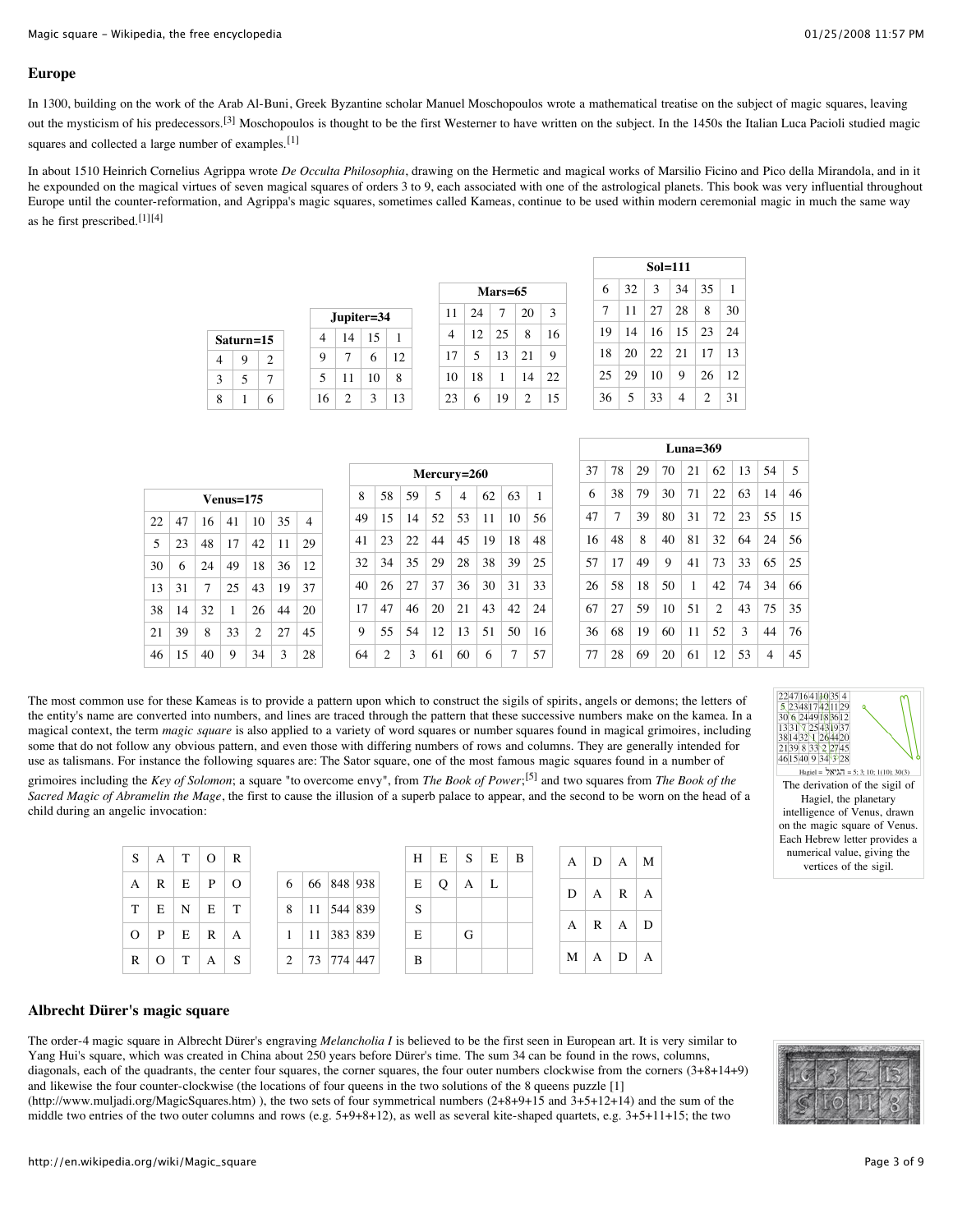numbers in the middle of the bottom row give the date of the engraving: 1514. Dürer's *Melancholia I* plays a key role in *The Art Thief,* a novel by Noah Charney (Atria, 2007).

| 16 | 3  | 2  | 13 |
|----|----|----|----|
| 5  | 10 | 11 | 8  |
| 9  | 6  | 7  | 12 |
| 4  | 15 | 14 |    |



Detail of *Melancholia I*

### **The Sagrada Família magic square**

The Passion façade of the Sagrada Família church in Barcelona, designed by sculptor Josep Subirachs, features a 4×4 magic square:

The magic constant of the square is 33, the age of Jesus at the time of the Passion. Structurally, it is very similar to the Melancholia magic square, but it has had the numbers in four of the cells reduced by 1.

| 1  | 14             | 14 | 4  |
|----|----------------|----|----|
| 11 | 7              | 6  | 9  |
| 8  | 10             | 10 | 5  |
| 13 | $\overline{c}$ | 3  | 15 |



A magic square on the Sagrada Família church façade.

While having the same pattern of summation, this is not a *normal* magic square as above, as two numbers (10 and 14) are duplicated and two (12 and 16) are absent, failing the  $1 \rightarrow n^2$  rule.

### **Types of magic squares and their construction**

There are many ways to construct magic squares, but the standard (and most simple) way is to follow certain configurations/formulas which generate regular patterns. Magic squares exist for all values of *n*, with only one exception - it is impossible to construct a magic square of order 2. Magic squares can be classified into three types: odd, doubly even (*n* divisible by four) and singly even (*n* even, but not divisible by four). Odd and doubly even magic squares are easy to generate; the construction of singly even magic squares is more difficult but several methods exist, including the LUX method for magic squares (due to John Horton Conway) and the Strachey method for magic squares.

Group theory was also used for constructing new magic squares of a given order from one of them, please see [2] (http://www.gaspalou.fr/magic-squares/index.htm).

The number of different  $n \times n$  magic squares for *n* from 1 to 5, not counting rotations and reflections:

**Order 3**  $8 \mid 1 \mid 6$  $3 \mid 5 \mid 7$  $4 \mid 9 \mid 2$ 

1, 0, 1, 880, 275305224 (sequence A006052 (http://www.research.att.com/~njas/sequences/A006052) in OEIS)

The number for  $n = 6$  has been estimated to  $1.7745 \times 10^{19}$ .

### **A method for constructing a magic square of odd order**

Starting from the central column of the first row with the number 1, the fundamental movement for filling the squares is diagonally up and right, one step at a time. If a filled square is encountered, one moves vertically down one square instead, then continuing as before. When a move would leave the square, it is wrapped around to the last row or first column, respectively.

Similar patterns can also be obtained by starting from other squares.

| Order 5 |    |                 |            |    |  |  |  |  |  |
|---------|----|-----------------|------------|----|--|--|--|--|--|
| 17      | 24 | 1               | 8          | 15 |  |  |  |  |  |
| 23      | 5  | $7\overline{ }$ | 14         | 16 |  |  |  |  |  |
| 4       | 6  | 13              | $\vert$ 20 | 22 |  |  |  |  |  |
| 10      | 12 | $\vert$ 19      | 21         | 3  |  |  |  |  |  |
| 11      | 18 | $\frac{25}{2}$  | 2          | 9  |  |  |  |  |  |

|    | Order 9 |    |    |    |                |    |    |    |  |  |  |  |  |
|----|---------|----|----|----|----------------|----|----|----|--|--|--|--|--|
| 47 | 58      | 69 | 80 | 1  | 12             | 23 | 34 | 45 |  |  |  |  |  |
| 57 | 68      | 79 | 9  | 11 | 22             | 33 | 44 | 46 |  |  |  |  |  |
| 67 | 78      | 8  | 10 | 21 | 32             | 43 | 54 | 56 |  |  |  |  |  |
| 77 | 7       | 18 | 20 | 31 | 42             | 53 | 55 | 66 |  |  |  |  |  |
| 6  | 17      | 19 | 30 | 41 | 52             | 63 | 65 | 76 |  |  |  |  |  |
| 16 | 27      | 29 | 40 | 51 | 62             | 64 | 75 | 5  |  |  |  |  |  |
| 26 | 28      | 39 | 50 | 61 | 72             | 74 | 4  | 15 |  |  |  |  |  |
| 36 | 38      | 49 | 60 | 71 | 73             | 3  | 14 | 25 |  |  |  |  |  |
| 37 | 48      | 59 | 70 | 81 | $\overline{2}$ | 13 | 24 | 35 |  |  |  |  |  |

Unsolved problems in mathematics: *How many n×n magic squares for n>5?*

http://en.wikipedia.org/wiki/Magic\_square Page 4 of 9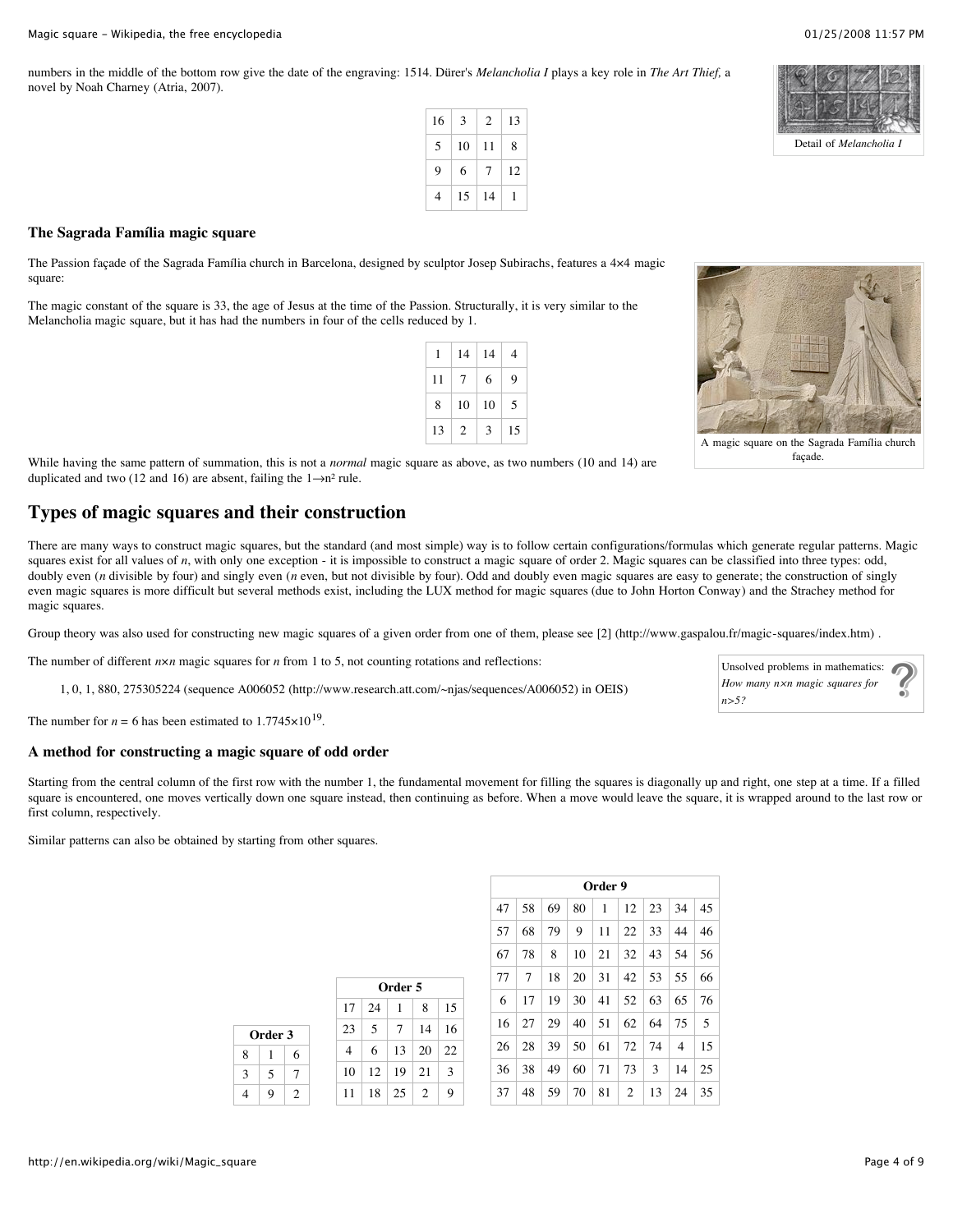#### The following formulae help construct magic squares of odd order

|                  | Order 5  |                        |                                               |  |  |  |  |  |  |  |  |  |
|------------------|----------|------------------------|-----------------------------------------------|--|--|--|--|--|--|--|--|--|
| Squares $(n)$    | Last No. | Middle No. *           | Sum $(M)^*$                                   |  |  |  |  |  |  |  |  |  |
| $\boldsymbol{n}$ | $n^2$    | $n^2$<br>$+\,0.5$<br>2 | $\left(\frac{n^2}{2}+0.5\right)n$<br>$\Omega$ |  |  |  |  |  |  |  |  |  |

#### *\* Square roots are easier to calculate than cubic roots*

#### Example:

| Order 5       |          |            |        |  |  |  |  |  |  |  |  |
|---------------|----------|------------|--------|--|--|--|--|--|--|--|--|
| Squares $(n)$ | Last No. | Middle No. | Sum(M) |  |  |  |  |  |  |  |  |
|               | 25       | 13         | 65     |  |  |  |  |  |  |  |  |

The "*Middle Number*" is always in the diagonal bottom left to top right. The "*Last Number*" is always opposite the number **1** in an outside column or row.

### **A method of constructing a magic square of doubly even order**

Doubly even means that n is an even multiple of an even integer; or 4p, where p is an integer. eg 4, 8, 12

### **Generic pattern**

All the numbers are written in order from right to left across each row in turn, starting from the top left hand corner. Numbers are then either retained in the same place or interchanged with their diametrically opposite numbers in a certain regular pattern. In the magic square of order four, the numbers in the four central squares and one square at each corner are retained in the same place and the others are interchanged with their diametrically opposite numbers.

#### **A construction of a magic square of order 4**

Go left to right through the square filling counting and filling in on the diagonals only. Then continue by going left to right from the top left of the table and fill in counting down from 16 or n². As shown below.

|    |    | $M =$ Order 4 |    |                 |               | $M =$ Order 4 |        |
|----|----|---------------|----|-----------------|---------------|---------------|--------|
|    |    |               |    | 1               |               | $15 \mid 14$  |        |
|    | 6  |               |    | 12 <sup>1</sup> | 6             |               |        |
|    | 10 | 11            |    | 8               | 10            | -11           | $\sim$ |
| 13 |    |               | 16 | 13              | $\mathcal{E}$ | $\mathcal{L}$ | 16     |

### **The medjig-method of constructing magic squares of even order n>4**

This playful method is based on a 2006 published mathematical game called medjig (author: Willem Barink, editor: Philos-Spiele). The pieces of the medjig puzzle are squares divided in four quadrants on which the numbers 0, 1, 2 and 3 are dotted in all sequences. There are 18 squares, every sequence occurs 3 times. The aim of the puzzle is to take 9 squares out of the collection and arrange them in a 3 x 3 "medjig-square" in such a way that the series, columns and diagonals formed by the quadrants, show the sum of 9.

The medjig way of construction of a magic square of order 6 goes as follows. Arrange a 3 x 3 medjig square (for convenience this time you may choose unlimited from the whole collection). Then take the well-known classic 3 x 3 magic square and divide all fields of it in four quadrants. Next fill these quadrants with the original number and its three modulo-9 numbers up to 36, following the pattern of the medjig-solution. Doing so, the original field with the number 8 yields the four subfields with the numbers 8 (=  $8 + 0x9$ ,  $17 (= 8 + 1x9)$ ,  $26 (= 8 + 2x9)$  and  $35 (= 8 + 3x9)$ , the field with the number 3 yields the numbers 3, 12, 21 and 30, etc... See illustration below.

|  | Medjig $3 \times 3$ |  |  |  | <b>Order 6</b> |  |
|--|---------------------|--|--|--|----------------|--|
|  |                     |  |  |  |                |  |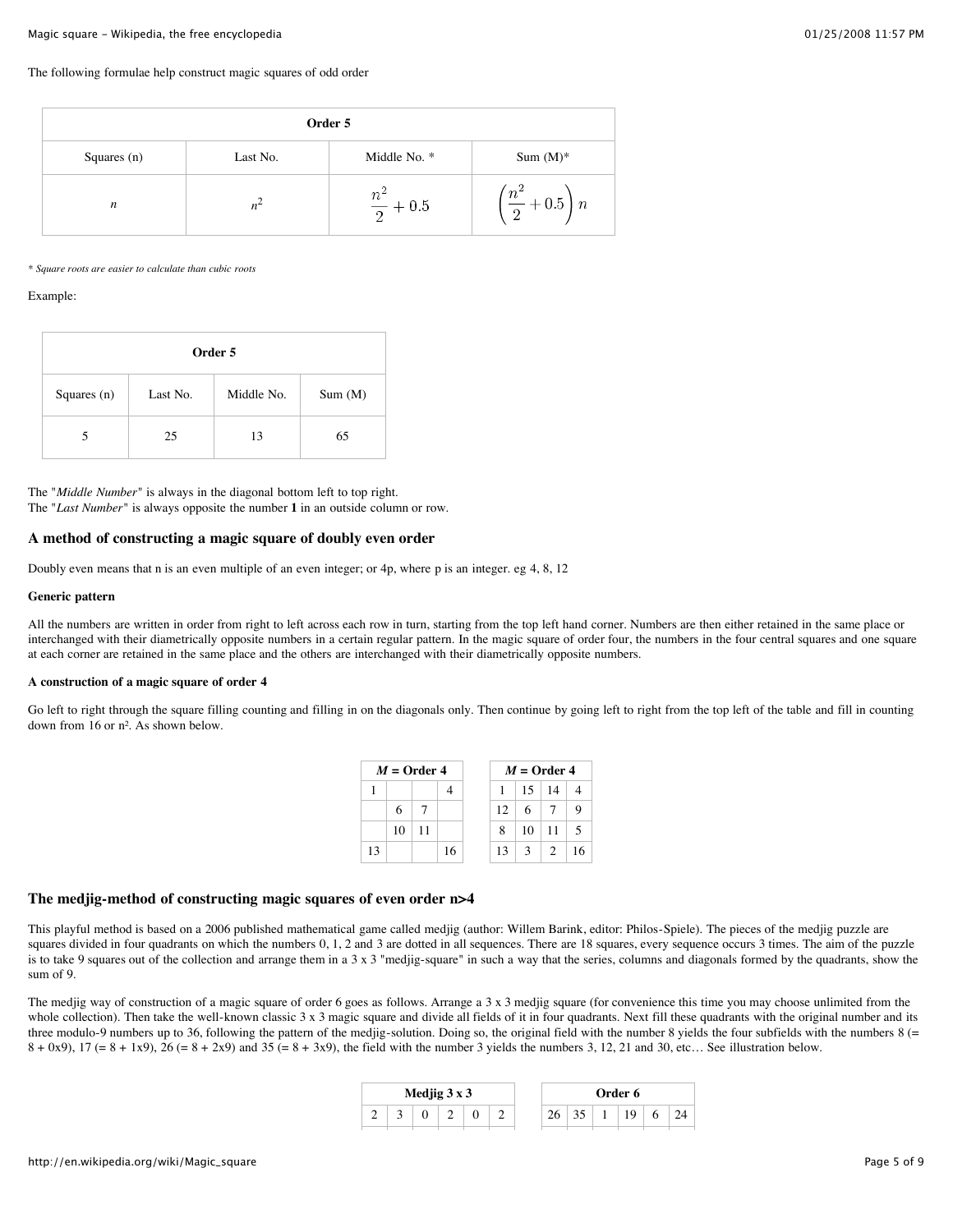|   |         |              |                  |   | 3 |                  |                  |          | 17 | 8  | 28 | 10 | 33 | 15 |
|---|---------|--------------|------------------|---|---|------------------|------------------|----------|----|----|----|----|----|----|
|   | Order 3 |              | 3                |   |   | $\overline{c}$   | $\overline{c}$   | $\theta$ | 30 | 12 | 14 | 23 | 25 | 7  |
| 8 |         | 6            | $\theta$         |   | 0 | 3                |                  |          | 3  | 21 | 5  | 32 | 34 | 16 |
| 3 |         | $\mathbf{r}$ | 3                | 2 | 2 | $\boldsymbol{0}$ | $\boldsymbol{0}$ | 2        | 31 | 22 | 27 | 9  | 2  | 20 |
| 4 | 9       | C            | $\boldsymbol{0}$ |   | 3 |                  |                  | κ        | 4  | 13 | 36 | 18 |    | 29 |

The same way you can construct a magic square of order 8. You first have to construct a 4 x 4 medjig solution (sum of all series, columns and diagonals 12). And then enlarge e.g. the well-known Dürer 4 x 4 magic square modulo-16 to 64. For the construction of a magic square of order 10 you have to arrange a 5 x 5 medjig solution, for which two sets of medjig pieces are needed. For the order 12 you can simply duplicate horizontally and vertically a 3 x 3 medjig solution and then enlarge modulo-36 to 144 the order 6 magic square made above. Order 16 goes the same way.

### **The construction of panmagic squares**

Any number p in the order-n square can be uniquely written in the form  $p = an + r$ , with r chosen from  $\{1,...,n\}$ . Note that due to this restriction, a and r are *not* the usual quotient and remainder of dividing p by n. Consequently the problem of constructing can be split in two problems easier to solve. So, construct two matching square grids of order n satisfying panmagic properties, one for the a-numbers (0,….,n-1), and one for the r-numbers (1,….,n). This requires a lot of puzzling, but can be done. When successful, combine them into one - panmagic - square. Van den Essen and many others supposed this was also the way the great Benjamin Franklin (1706-1790) constructed his famous franklin squares. Three panmagic squares are shown below. The first two squares have been constructed April 2007 by Barink, the third one is some years older, and comes from Donald Morris, who used, as he supposes, the franklin way of construction.

|    |    |                         |    |    |    |    |    | <b>Order 12, sum 870</b> |     |     |     |                  |         |     |     |    |     | <b>Order 12, sum 870</b> |    |     |         |     |     |    |    |    |    |     |     |     |        |
|----|----|-------------------------|----|----|----|----|----|--------------------------|-----|-----|-----|------------------|---------|-----|-----|----|-----|--------------------------|----|-----|---------|-----|-----|----|----|----|----|-----|-----|-----|--------|
|    |    |                         |    |    |    |    |    | 138                      | 8   | 17  | 127 | 114              | 32      | 41  | 103 | 90 | 56  | 65                       | 79 |     | 120     | 121 | 48  | 85 | 72 | 73 | 60 | 97  | 24  | 25  | 144    |
|    |    |                         |    |    |    |    |    | 19                       | 125 | 140 | 6   | 43               | 101 116 |     | 30  | 67 | 77  | 92                       | 54 | 142 | 27      | 22  | 99  | 58 | 75 | 70 | 87 | 46  | 123 | 118 | 3      |
|    |    |                         |    |    |    |    |    | 128                      | 18  | 7   | 137 | 104              | 42      | 31  | 113 | 80 | -66 | 55                       | 89 | 11  | 110 131 |     | 38  | 95 | 62 | 83 | 50 | 107 | 14  | 35  | 134    |
|    |    | <b>Order 8, sum 260</b> |    |    |    |    |    | 5                        | 139 | 126 | 20  | 29               | 115 102 |     | 44  | 53 | 91  | 78                       | 68 | 136 | 33      | 16  | 105 | 52 | 81 | 64 | 93 | 40  | 129 | 112 | 9      |
| 62 | 4  | 13                      | 51 | 46 | 20 | 29 | 35 | 136                      | 10  | 15  | 129 | 112              | 34      | 39  | 105 | 88 | 58  | 63                       | 81 | 8   | 113     | 128 | 41  | 92 | 65 | 80 | 53 | 104 | 17  | 32  | 137    |
| 5  | 59 | 54                      | 12 | 21 | 43 | 38 | 28 | 21                       | 123 | 142 | 4   | 45               | 99      | 118 | 28  | 69 | 75  | 94                       | 52 | 138 | 31      | 18  | 103 | 54 | 79 | 66 | 91 | 42  | 127 | 114 | $\tau$ |
| 52 | 14 | 3                       | 61 | 36 | 30 | 19 | 45 | 130                      | 16  | 9   | 135 | 106              | 40      | 33  | 111 | 82 | 64  | 57                       | 87 | 5   | 116 125 |     | 44  | 89 | 68 | 77 | 56 | 101 | 20  | 29  | 140    |
| 11 | 53 | 60                      | 6  | 27 | 37 | 44 | 22 | 3                        | 141 | 124 | 22  | 27               | 117     | 100 | 46  | 51 | 93  | 76                       | 70 | 139 | 30      | 19  | 102 | 55 | 78 | 67 | 90 | 43  | 126 | 115 | 6      |
| 64 | 2  | 15                      | 49 | 48 | 18 | 31 | 33 | 134                      | 12  | 13  | 131 | 110 <sup>1</sup> | 36      | 37  | 107 | 86 | 60  | -61                      | 83 | 12  | 109     | 132 | 37  | 96 | 61 | 84 | 49 | 108 | 13  | 36  | 133    |
|    | 57 | 56                      | 10 | 23 | 41 | 40 | 26 | 23                       | 121 | 144 | 2   | 47               | 97      | 120 | 26  | 71 | 73  | 96                       | 50 | 135 | 34      | 15  | 106 | 51 | 82 | 63 | 94 | 39  | 130 | 111 | 10     |
| 50 | 16 |                         | 63 | 34 | 32 | 17 | 47 | 132                      | 14  | 11  | 133 | 108              | 38      | 35  | 109 | 84 | 62  | .59                      | 85 | 2   | 119     | 122 | 47  | 86 | 71 | 74 | 59 | 98  | 23  | 26  | 143    |
| 9  | 55 | 58                      | 8  | 25 | 39 | 42 | 24 |                          | 143 | 122 | 24  | 25               | 119     | 98  | 48  | 49 | 95  | 74                       | 72 | 141 | 28      | 21  | 100 | 57 | 76 | 69 | 88 | 45  | 124 | 117 | 4      |

The order 8 square satisfies all panmagic properties, including the franklin ones. It consists of 4 perfectly panmagic 4x4 units. Note that both order 12 squares show the property that any row or column can be divided in three parts having a sum of 290 (= 1/3 of the total sum of a row or column). This property compensates the absence of the more standard panmagic franklin property that any 1/2 row or column shows the sum of 1/2 of the total. For the rest the order 12 squares differ a lot. The Barink 12x12 square is composed of 9 perfectly panmagic 4x4 units, moreover any 4 consecutive numbers starting on any odd place in a row or column show a sum of 290. The Morris 12x12 square lacks these properties, but on the contrary shows constant franklindiagonals. For a better understanding of the constructing decompose the squares as described above, and see how it was done. And note the difference between the Barink constructions on the one hand, and the Morris/Franklin construction on the other hand.

In the book *Mathematics* in the Time-Life Science Library Series, magic squares by Euler and Franklin are shown. Franklin designed this one so that any four-square subset (any four contiguous squares that form a larger square, or any four squares equidistant from the center) total 130. In Euler's square, the rows and columns each total 260, and halfway they total 130--and a chess knight, making its L-shaped moves on the square, can touch all 64 boxes in consecutive numerical order.

### **The construction of a magic square using genetic algorithms**

A magic square can be constructed using genetic algorithms <sup>[6]</sup>. This is an elegant trial and error process in which an initial population of magic squares with random values are generated. The *fitnesses* of these individual magic square are calculated based on the "flatness" of the magic square, that is, the degree of deviation in the sums of the rows, columns, and diagonals. The population of magic squares will interbreed (exchange values) in a manner coherent to genetics, based on the *fitness* score of the magic squares. Thus, magic squares with a higher *fitness* score will have a higher likelihood of reproducing. In the interbreeding process where the magic squares exchange their values, a mutation factor is introduced, imitating genetic mutation in nature. This mutation will be included or naturally excluded from the solution depending on their contribution to the fitness of the magic square. The next generation of the magic square population is again calculated for their fitness, and this process continues until a solution has been found.

### **Generalizations**

### **Extra constraints**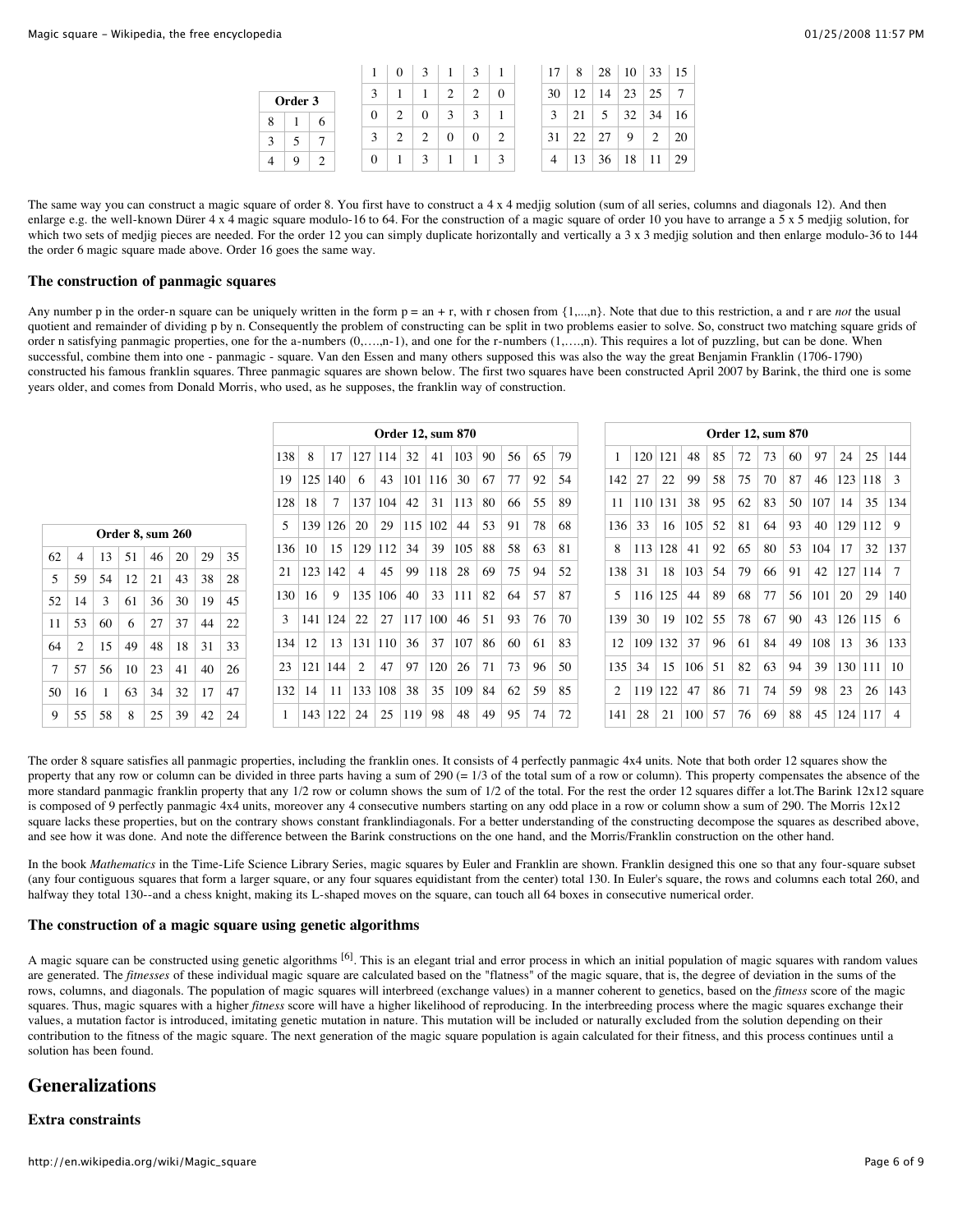#### Magic square - Wikipedia, the free encyclopedia 01/25/2008 11:57 PM

Certain extra restrictions can be imposed on magic squares. If not only the main diagonals but also the broken diagonals sum to the magic constant, the result is a panmagic square. If raising each number to certain powers yields another magic square, the result is a bimagic, a trimagic, or, in general, a multimagic square.

#### **Different constraints**

Sometimes the rules for magic squares are relaxed, so that only the rows and columns but not necessarily the diagonals sum to the magic constant. In heterosquares and antimagic squares, the 2*n* + 2 sums must all be *different*.

### **Other operations**

Instead of *adding* the numbers in each row, column and diagonal, one can apply some other operation. For example, a multiplicative magic square has a constant *product* of numbers.

|                |           |    |    |    | $M = 6720$         |    |  |  |  |  |  |
|----------------|-----------|----|----|----|--------------------|----|--|--|--|--|--|
|                | $M = 216$ |    | 1  | 6  | $\vert 20 \rangle$ | 56 |  |  |  |  |  |
| $\overline{2}$ | 9         | 12 | 40 | 28 | $\sqrt{2}$         | 3  |  |  |  |  |  |
| 36             | 6         |    | 14 | .5 | 24                 |    |  |  |  |  |  |
| $\mathcal{E}$  |           | 18 | 12 | 8  |                    | 10 |  |  |  |  |  |

### **Other magic shapes**

Other shapes than squares can be considered, resulting, for example, in magic stars and magic hexagons. Going up in dimension results in magic cubes, magic tesseracts and other magic hypercubes.

#### **Combined extensions**

One can combine two or more of the above extensions, resulting in such objects as *multiplicative multimagic hypercubes*. Little seems to be known about this subject.

### **Related problems**

Over the years, many mathematicians, including Euler and Cayley have worked on magic squares, and discovered fascinating relations.

### **Magic square of primes**

Rudolf Ondrejka (1928-2001) discovered the following 3x3 magic square of primes, in this case nine Chen primes:

| 17  | 89 | 71  |
|-----|----|-----|
| 113 | 59 | 5   |
| 47  | 29 | 101 |

The Green-Tao theorem implies that there are arbitrarily large magic squares consisting of primes.

### **n-Queens problem**

In 1992, Demirörs, Rafraf, and Tanik published a method for converting some magic squares into N-queens solutions, and vice versa.

#### **Date magic square**

A date magic square is a 4×4 magic square in which the numbers in a given date (for example, April 15, 1707) are used to construct the first row (4, 15, 17, 07). The magic constant (M) of a 4×4 'normal' magic square is 34. If the four numbers in a date don't add up to 34, we cannot construct a 'normal' magic square for that date. In the above example, M=43:

| 4  | 15 | 17 | 07 |
|----|----|----|----|
| 5  | 19 | 13 | 6  |
| 20 | 9  | 2  | 12 |
| 14 | 0  | 11 | 18 |

The only difference between a magic square and a date magic square is that, in a date magic square repetition of numbers is not allowed in any row except the first one, whereas in a 'normal' magic square, repetition is not allowed in any row.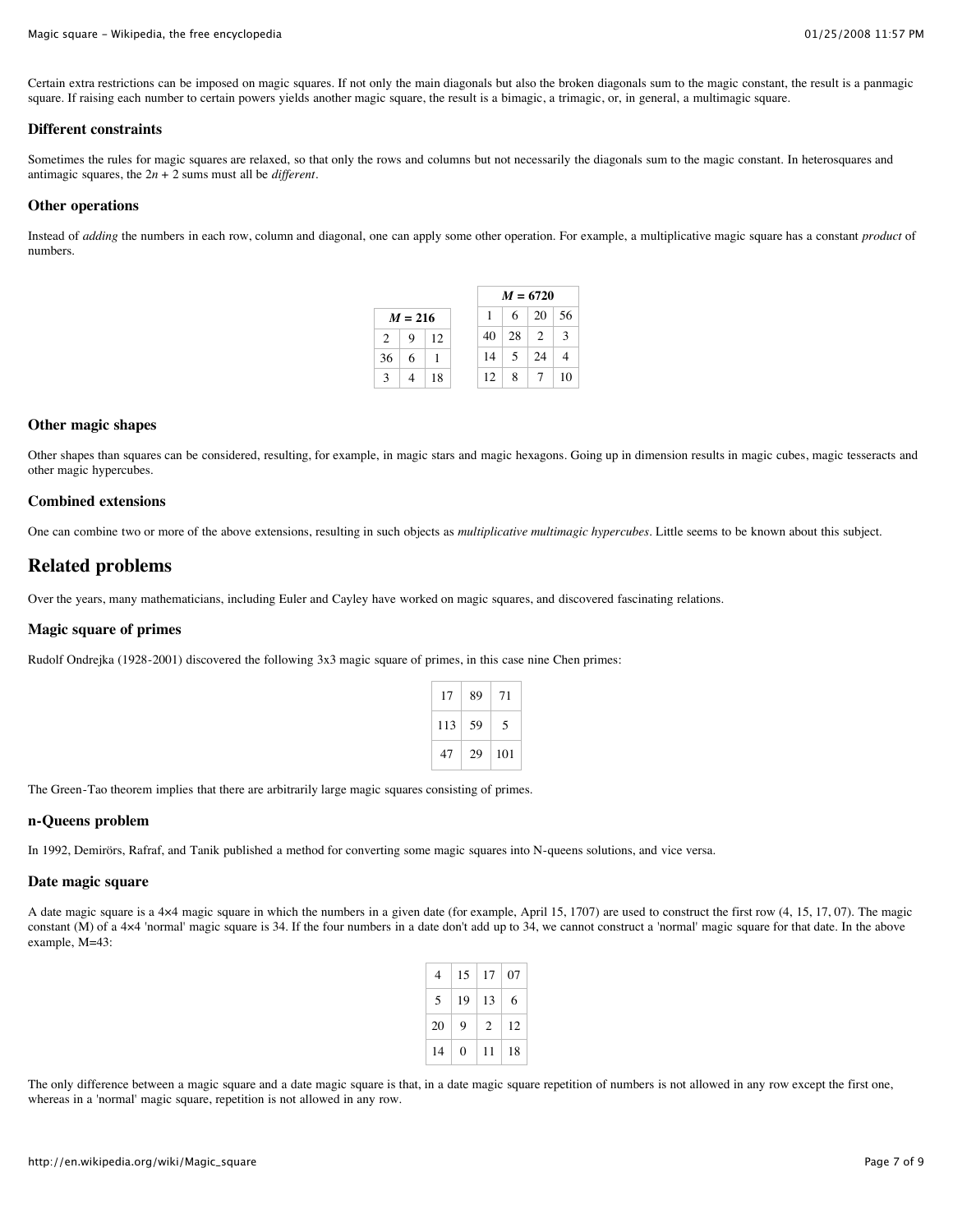### **Number/Word Magic Square**

A Number/Word combination magic square is constructed using the following three rules:

- (1) Make a normal magic square of order 3 using any numbers.
- (2) Count the number of letters in each number and replace the number with this count.
- (3) The new square must also be magic.
- An example of such a square is shown below:

|            |    |      |                        | Words |         |             |  |    |   |    |
|------------|----|------|------------------------|-------|---------|-------------|--|----|---|----|
| $Sum = 45$ |    | five | eighteen<br>twenty two |       |         | $Sum = 21$  |  |    |   |    |
|            | 22 | 18   | twenty eight           |       | fifteen | two         |  | 4  | 9 | 8  |
| 28         | 15 | 2    |                        |       | eight   | twenty five |  | 11 |   | 3  |
| 12         | 8  | 25   | twelve                 |       |         |             |  | 6  |   | 10 |

## **Magic Squares in contemporary literature**

In Chapter 2 of *The Great Brain is Back* by John D. Fitzgerald, Tom, alias the "Great Brain", remembers having been told by a teacher about a magic square. After working on it for three days, he comes up with the Order 3, Sum 15 square. He then sets up the "numbers game", rounding up his friends and explaining the concept, charging 10 cents to play with a 50 cent prize for anyone who can solve it within two days, handing out a sheet with the  $3*3$  grid and the numbers one through nine to every player, and giving permission to all participants to get the help of their parents. Thinking it will be easy, all 20 kids present including his brother John (the narrator) opt to play and give him a dime. John shows it to their father, the only college graduate in town. His father explains that the first thing to do is to make a list of all the combinations of three numbers from 1 to 9 which total 15, excluding those in which one number is used more than once. Then (showing a lack of expertise on the subject) he says you have to "keep trying the different combinations until you get the right answer." John makes the list, and spends every free moment he has over the next two days trying to put the combinations together, without success. His father tells him to do it by elimination and start with the three squares in the middle, but does not elaborate. After two days, no one has solved it, and some believe that it can't be done. But when the deadline passes and there are no winners, Tom reveals the answer.

In Steve Martin's novel *The Pleasure of My Company*, [7] the main character Daniel Pecan Cambridge builds magic squares as a way to relax.

### **See also**

- Antimagic square
- Bimagic square
- $\blacksquare$ Eight queens puzzle
- **Heterosquare**
- **Latin square**
- $\blacksquare$ Multimagic square (also known as a **Satanic square**)
- $\blacksquare$ Magic series
- Magic star  $\blacksquare$
- Most-perfect magic square
- $\blacksquare$ Panmagic square (also known as a **Diabolic square**)
- Prime reciprocal magic square
- Sator Arepo Tenet Opera Rotas  $\blacksquare$
- Trimagic square
- Unsolved problems in mathematics  $\blacksquare$
- Sudoku
- Word square  $\blacksquare$
- Yang Hui  $\blacksquare$
- Magic cube Magic cube classes
- Magic tesseract
- Magic hypercube
- Magic hypercubes
- Nasik magic hypercube
- John R. Hendricks
- Vedic square  $\blacksquare$

### **Notes**

- 1. ^ *a b c d e* Swaney, Mark. History of Magic Squares (http://www.arthurmag.com/magpie/?p=449).
- 2. **^** Magic Squares and Cubes By William Symes Andrews, 1908, Open court publish company